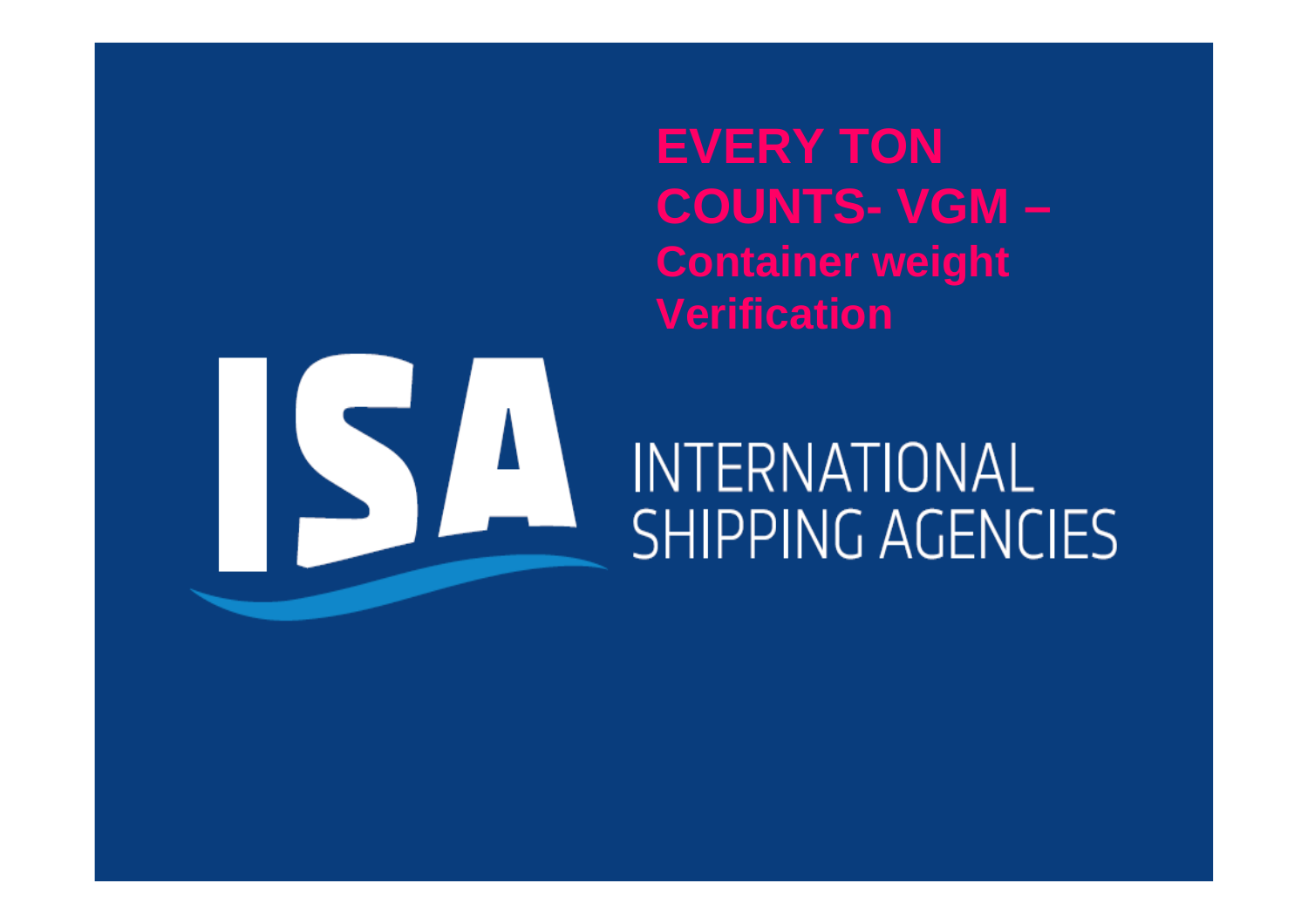The responsibility for obtaining and providing the verified gross mass lies with the shipper.

> **Effective July 1st 2016 weight of containersneeds to be verified**

**Shipping containers is a pretty safe business – especially with ISA/CNAN. In recent years, however, the industry has seen some major incidents at sea and on shore arising from packed containers that had incorrect weight declarations.**

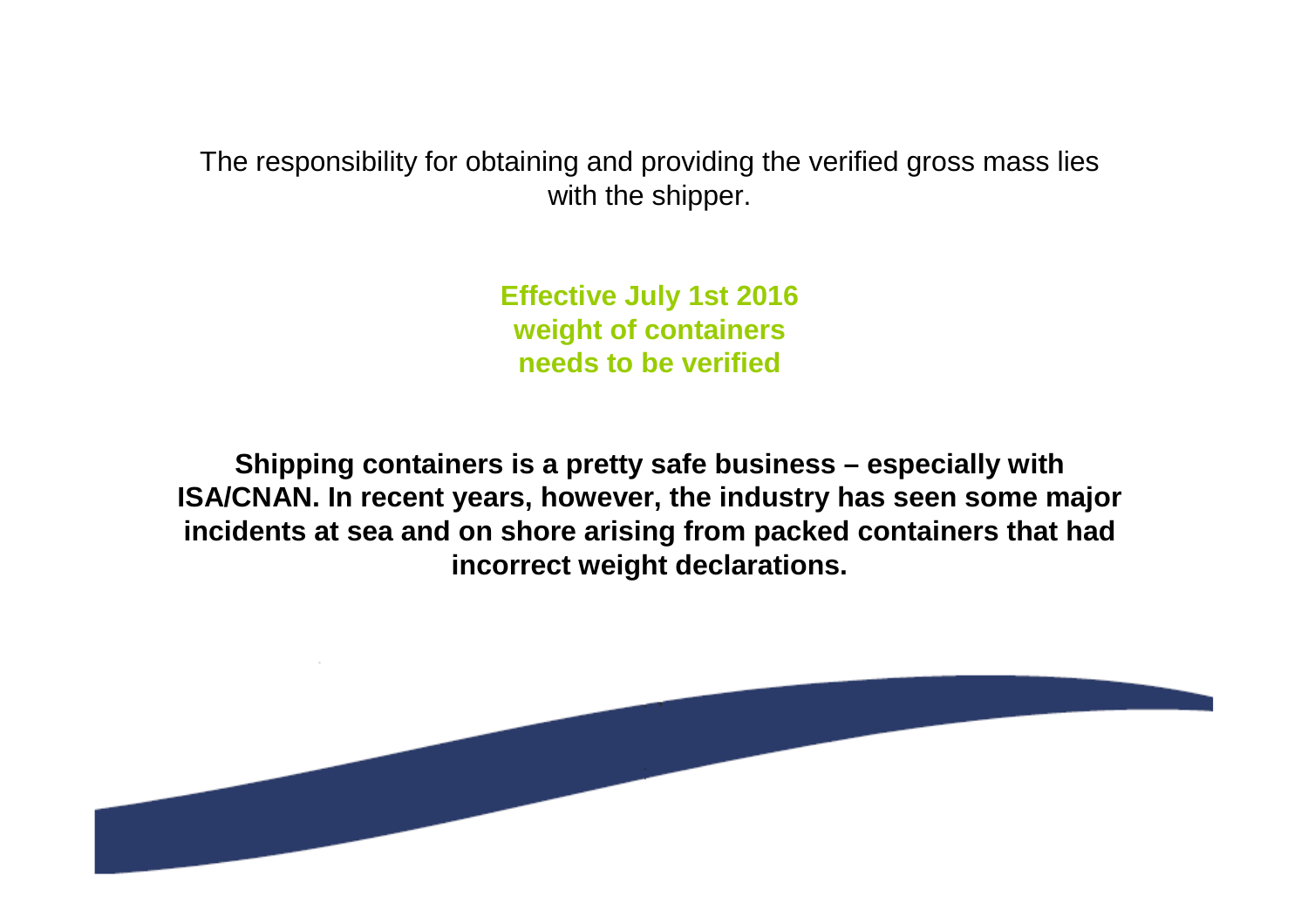### **What will change as of July 1st 2016?**

The International Maritime Organization (IMO) adopted amendments to the Safety of Life at Sea (SOLAS) Convention (Chapter VI, part A, regulation 2), that requires packed containers' gross mass to be verified prior to stowage aboard ship. As from July 1st 2016 this regulation, effective as globallaw, prohibits loading of a packed container in absence of the verified gross mass (VGM). This applies to all packed containerswhich are to be loaded to a vessel under SOLAS regime in international maritime traffic.

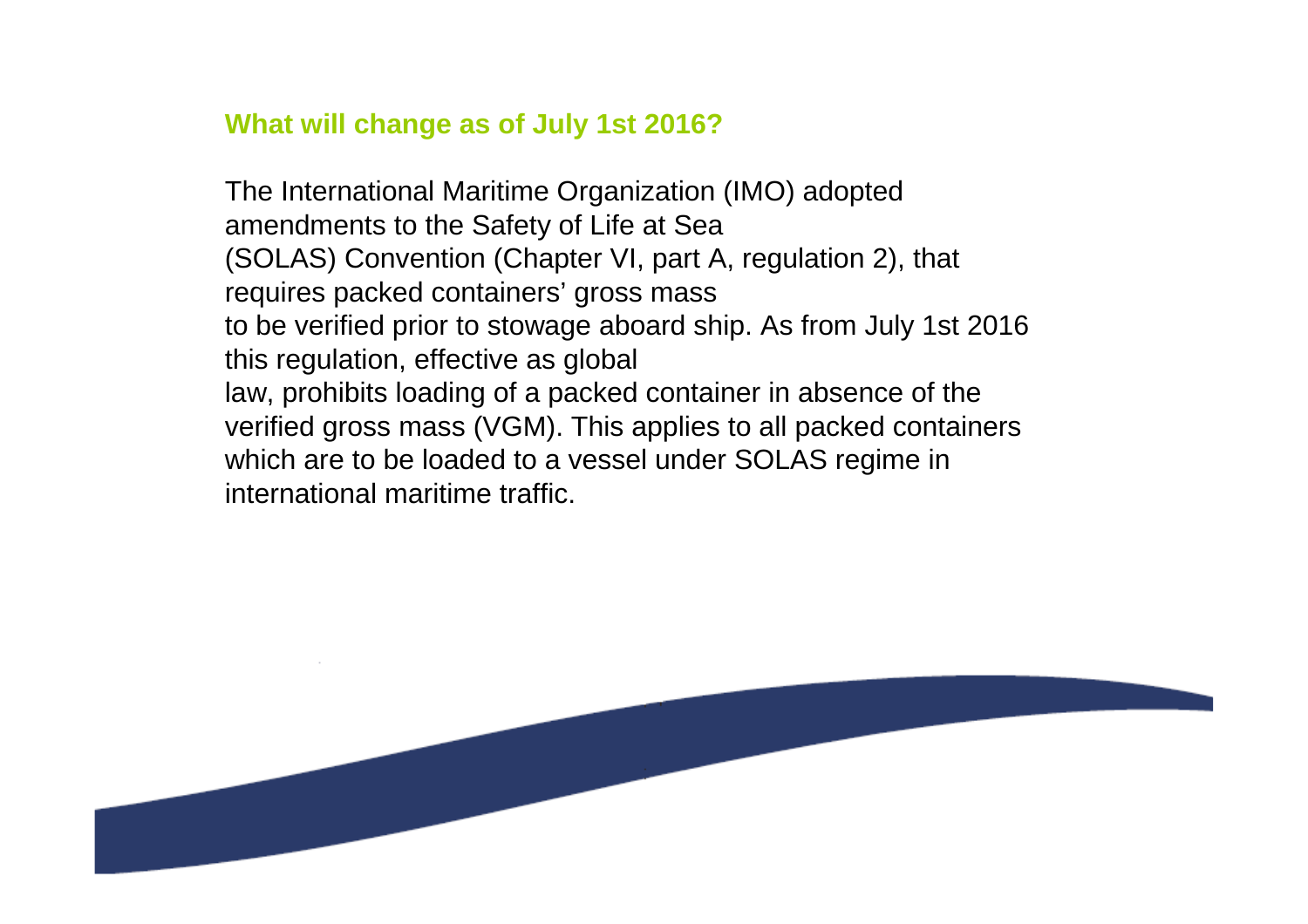# **Why does the new legislation help us all?**

All parties along the supply chain will benefit from the new rules:Shippers: Reduced risks of damages to their cargo Carriers: Increased safety for crew and vessel by improved stowage.

Time savings by reduced re-stows and avoidance of last minute cancellations

 Terminals: Enabling for a better pre-stow, improved and accelerated dispatch

and minimized last minute changes

 Generally our industry will face less delays and a safer workingenvironment. This regulation will

significantly increase safety and transport quality for all players in the supply chain.

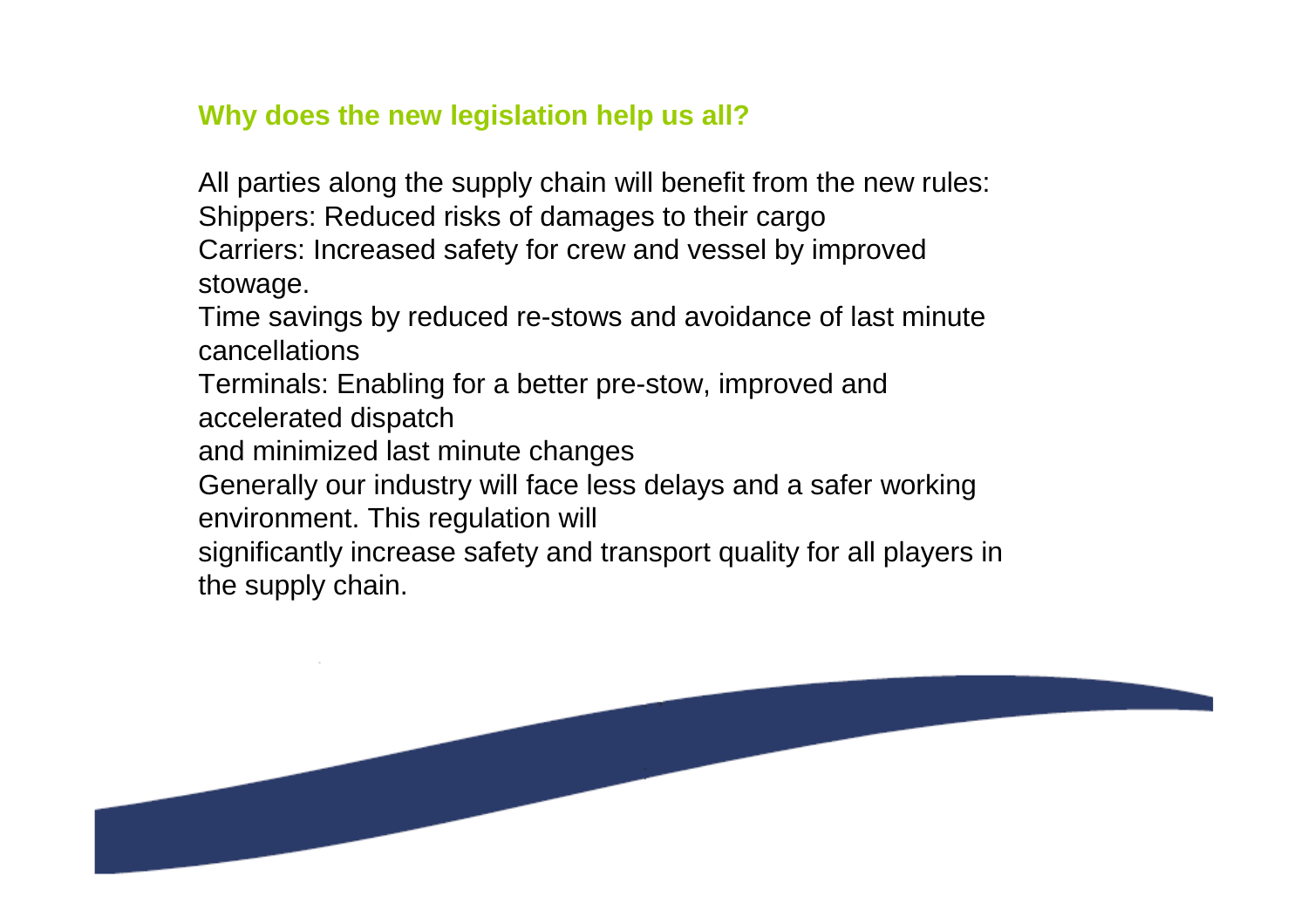# **What do you need to do effective July 1st 2016?**

The VGM details need to be provided to the carrier sufficiently in advance of vessel loading.

The responsibility for obtaining and providing the verified gross mass lies with the shipper.

## **How to determine the VGM?**

The SOLAS regulations prescribes two methods by which the shipper may obtainthe verified gross mass of a packed container.

1. The shipper may weigh the packed and sealed container using calibrated and certified equipment.

2. The shipper may add the weight of each package stuffed in the container, add the packing and securing material and add the tare weight of the utilized container. The method itself needs to be certified and approved by a national regulatory body.An estimation of weight is not permitted.

The weight so obtained shall be submitted to the carrier. ISA/CNAN, as your carrier, will take care for proper processing of data along the transport chain.